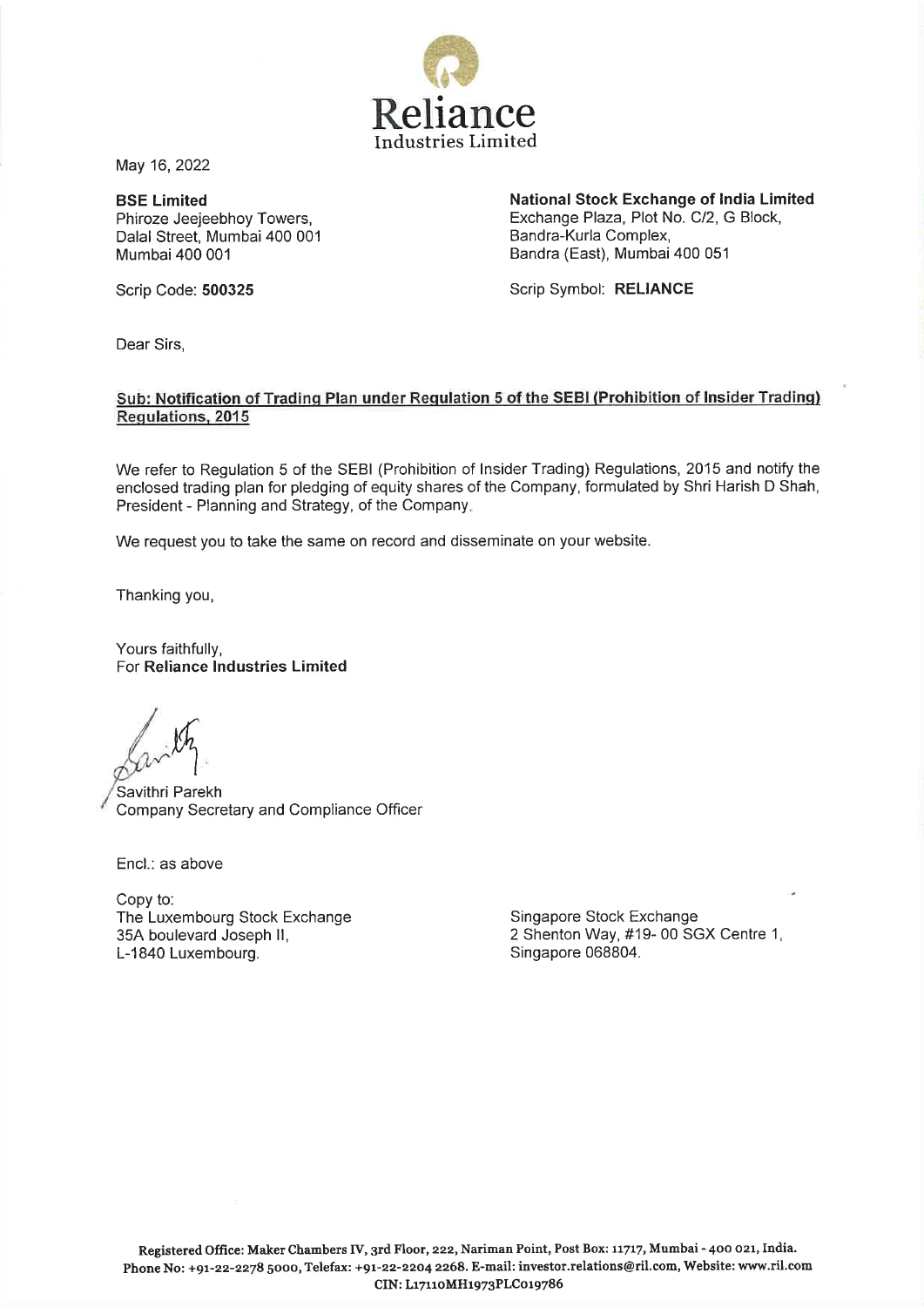## **Tradinq Plan**

[Pursuant to Regulations 5 of the SEBl (Prohibition of lnsider Trading) Regulations, 20151

To, The Compliance Officer, Reliance lndustries Limited 3rd floor, Maker Chamber IV, 222 Nariman Point, Mumbai 400021

Dear Sir/Madam,

## **Sub: Tradinq Plan under Requlation 5 of the SEBl (Prohibition of** Insider **Tradinq) Regulations, 2015**

In terms of provisions of Regulation 5 of the SEBl (Prohibition of lnsider Trading) Regulations, 2015 and Clause 13 of the Reliance Code to regulate, monitor and report trading by directors, promoters, designated persons and specified connected persons of the Company and material subsidiaries of the Company ('Code') adopted by the Company, I, Harish D Shah, hereby give my trading plan / trading plan of my immediate relatives to buy/ sell / buy and sell / Pledge the equity shares of the Company as per details furnished hereunder :

| Name of Insider:                         | Harish D Shah                                                                                                                                                             |  |  |
|------------------------------------------|---------------------------------------------------------------------------------------------------------------------------------------------------------------------------|--|--|
| Name of Immediate Relative:              |                                                                                                                                                                           |  |  |
| <b>Relation with Immediate Relative:</b> |                                                                                                                                                                           |  |  |
| Designation:                             | President - Planning & Strategy                                                                                                                                           |  |  |
| Date of Submission:                      | 16 <sup>th</sup> May, 2022                                                                                                                                                |  |  |
| Period of Trading:                       | As per the plan mentioned in the table below                                                                                                                              |  |  |
| No trading period:                       | From twentieth trading day before December<br>31, 2022 to the second trading day after the<br>disclosure of quarterly financial results by<br>Reliance Industries Limited |  |  |
|                                          | From twentieth trading day before March 31,<br>2023 to the second trading day after the<br>disclosure of annual financial results by<br>Reliance Industries Limited       |  |  |